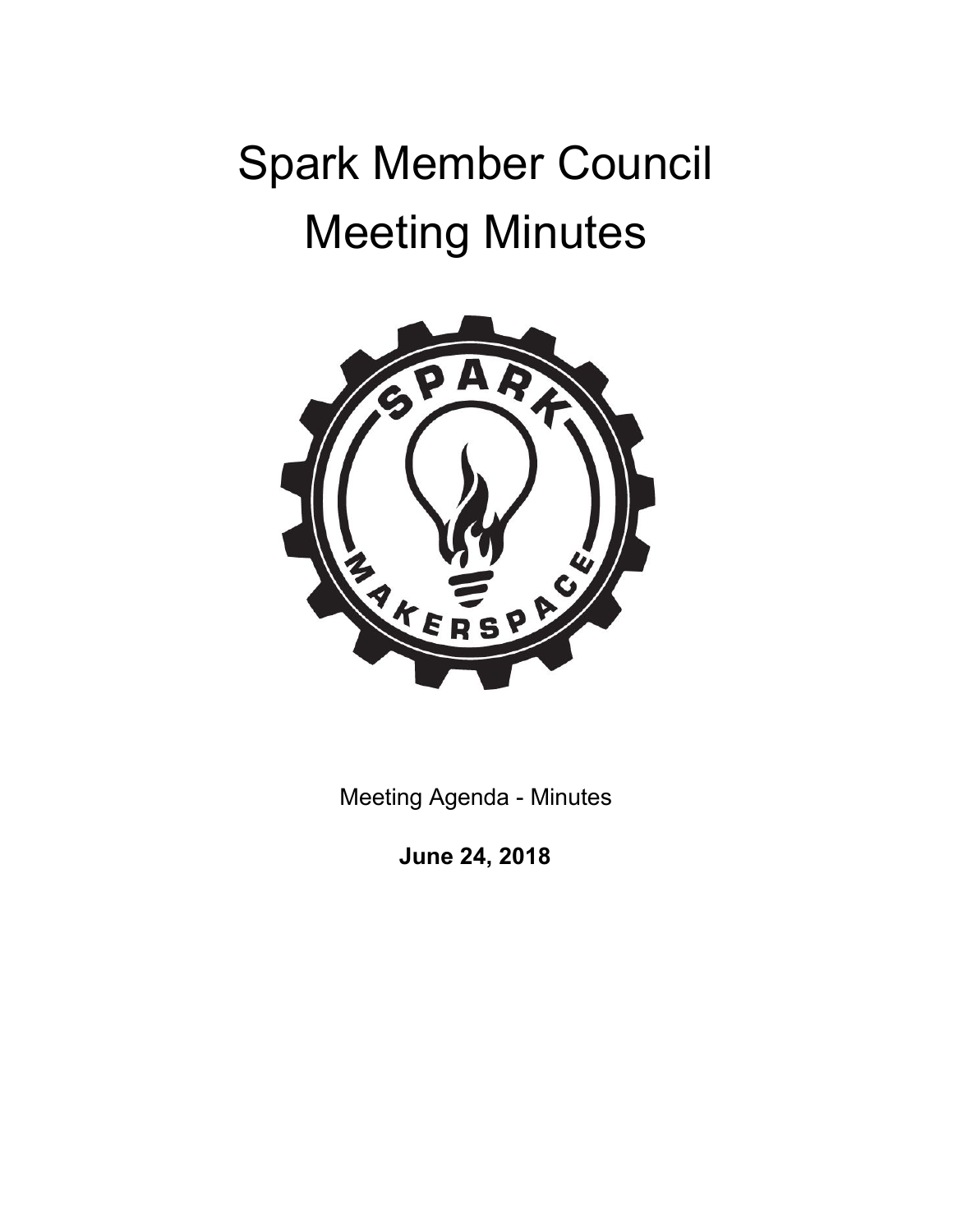## **Chairs:**

John Scimone Casey Moran

## **Attendees:**

Ashby Carlisle - Programming Vic Filepp - A/V Drew Gates - Electronics Mike Molinari - Electronics xValerie Gilson - Stained glass xKim Kantharaj - Small metals xTim McGuire - Woodshop xAly Maderson-Quinlog - Printmaking Nike Desis - Printmaking Melinda Quinn - Fiber arts Winifred Bellefleur - Fiber arts xSherri Condon - Fiber arts George Ryan - Coworking Liisa Lang - member Zach Krause - member Drew Bicknell - member

#### **X = not present**

#### **I. Call to Order - 2:08pm**

- **II. Roll Call**
- **III. Reading and approval of the minutes**

## **IV. Reports of Standing Committees - 5 minutes**

- a. Special: Summer Melt (July 29) @ hygienic
	- i. Each workstation is working on an interactive wall
	- ii. Walls will be going to NLMS for exhibition
		- 1. Electronics (hanging in plotter)
		- 2. Woodshop (dowels?)
		- 3. Fiber arts (fabric glue, low temp glue)
		- 4. Stained glass (glass display)
		- 5. Painting (paint by number)
	- iii. List of members for each workstation
	- iv. Logistics for each wall (4'\*8' plywood )
		- 1. Weight
		- 2. Wind
		- 3. Transportation
		- 4. Frame?
	- b. Programming
		- i. August
			- 1.  $50\%$  fill = second run?

#### **V. Special Orders - 15 minutes**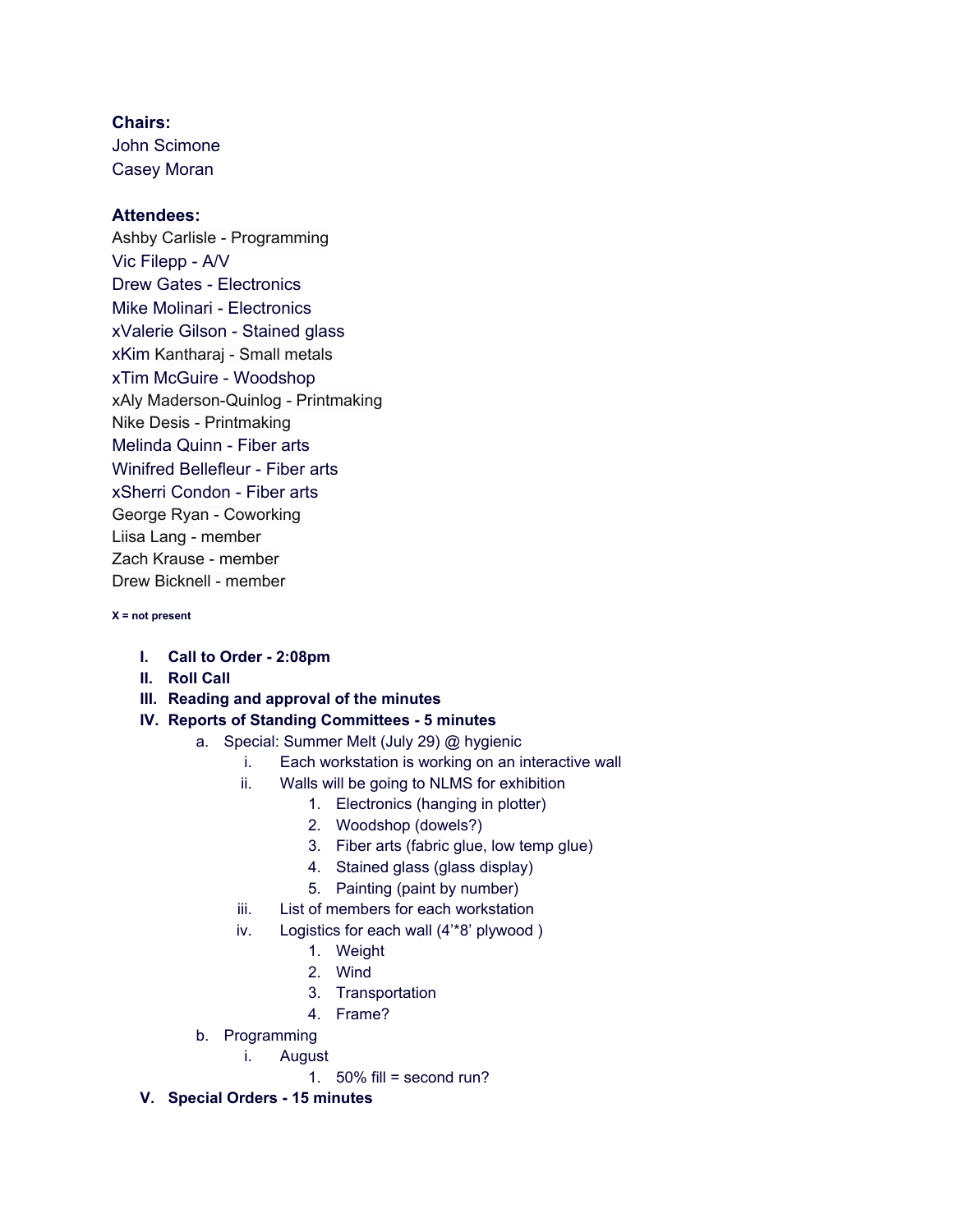- a. Propose a mission statement to the Board
	- i. For reference, the purpose statement is "The purpose of this corporation is to support making by:
		- 1. providing a location, tools, and equipment for people to pursue projects;
		- 2. facilitating the open and productive exchange of ideas; and
		- 3. engaging in community outreach and education."
	- ii. Review the mission statements from the brainstorming session
		- 1. Save these for marketing!
			- a. "Eliminating barriers to make, create, and collaborate"
			- b. Spark: "A catalyst to make, create, and collaborate"
			- c. Spark: "Where Community fuels making"
			- d. "Eliminating barriers to creativity (and innovation)"
			- e. "A place to create, make, share"
			- f. Spark: "A place to make, create, and collaborate"
- b. Motion Send the mission statement selection back to the Board with the acceptance of the purpose statement as the mission statement. "The mission of Spark Makerspace is to support making by providing a location, tools, and equipment for people to pursue projects; facilitating the open and productive exchange of ideas; and engaging in community outreach and education." - Drew Gates, seconded by Mike Molinari
	- i. Passed unanimously
- c. Age policy
	- i. Postponed indefinitely per the Board
	- ii. Bring to the Board the question of Meetups and minors.
- d. Items to present at Tuesday's General Membership Meeting
	- i. Election of 2nd Member Representative on the Board.
	- ii. Spark Makerspace computer resources stuff
	- iii. Summer Melt volunteer positions
	- iv. Mission Statement
	- v. How many people come through the makerspace (per month)
	- vi. Show and tell
	- vii. Member Council report out
	- viii. Questions from general membership
	- ix. Around the room quick who-we-are
	- x. A quick form with info about what people are interested in and good at
	- xi. Next meetings

## **VI. Unfinished Business and General Orders - 15 minutes**

- a. Motion Any member in good standing who shows up to a member council meeting gets a vote - Mike Molinari, seconded by Ashby
	- i. Passed unanimously

## VII. **New Business - 1 hour**

- a. Motion Propose a tagline to the Executive Director for use as the starting tagline Zach, seconded by Drew B
	- i. Spark: "A place to make, create, and collaborate"
	- ii. Passed unanimously